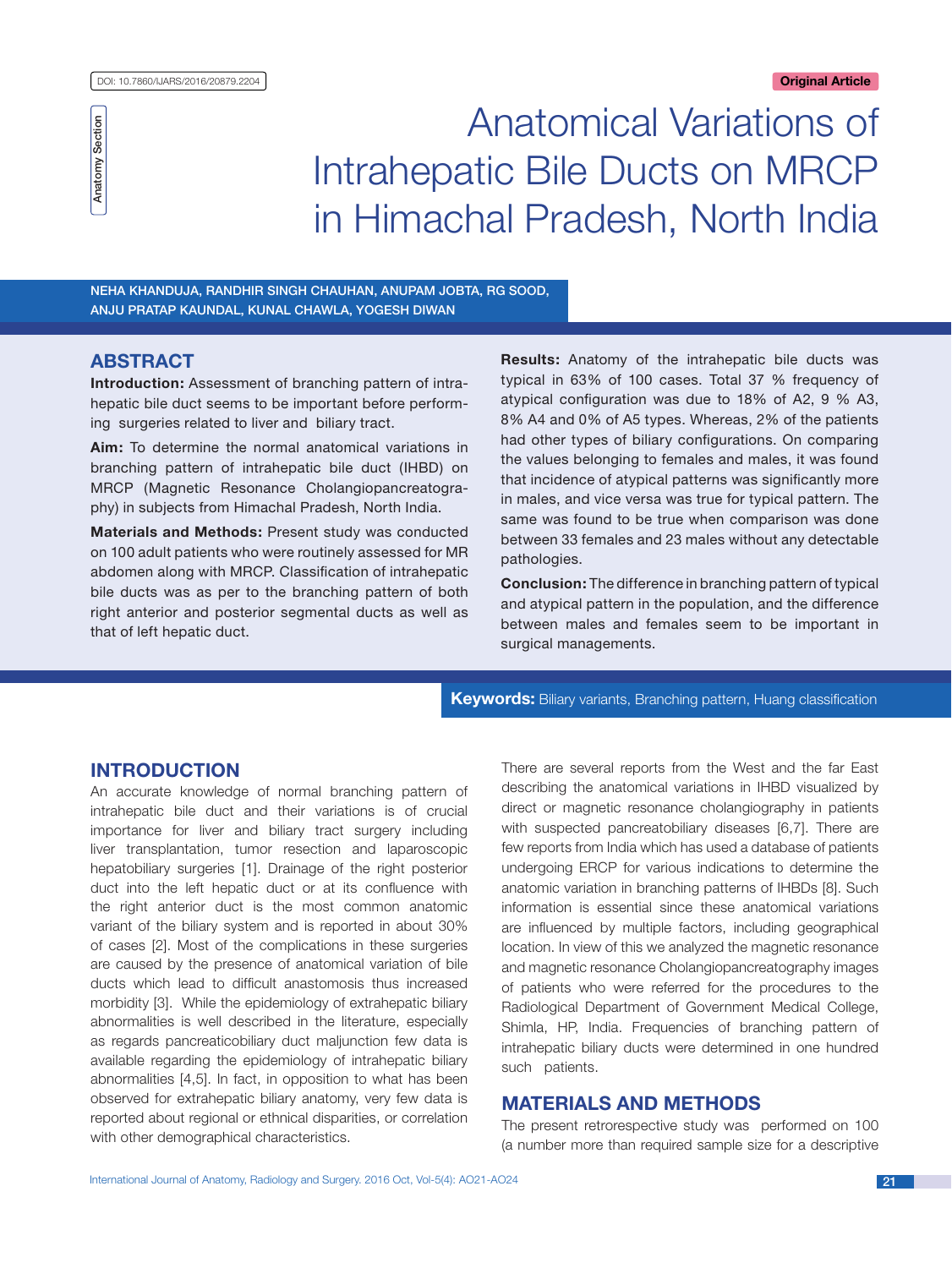## Neha Khanduja et al., Anatomical Variations of Intrahepatic Bile Ducts www.ijars.net

radiological study) adult patients from Himachal Pradesh. These patients were assessed for Magnetic Resonance (MR) imaging of abdomen along with Magnetic Resonance Cholangiopancreatography (MRCP) at Indira Gandhi Medical College, Shimla, HP, during 2009-2012. This study was approved by the Hospital Ethics Committee. Patients with cardiac pacemaker, bypass surgery, aneurismal clips, Iron rods/plates in bones, nails in bones, joint replacement, cochlear implants, and metallic implants of any kind were excluded from the study. Chi square test was used to assess the difference in pattern distribution between males and females.

MRI of upper abdomen followed by MRCP was done on a 1.5T MR machine (Magnetom Avanto). One bowl of banana mixed with iron preparation (ferrous sulphate) was given to the patient prior to the examination.

# **Biliary Mapping**

Cholangiograms were retrospectively evaluated by two radiologists and a consensus was reached as to the branching pattern of the Right anterior hepatic duct (RAHD), Right posterior hepatic duct (RPHD), and the Left hepatic duct (LHD). Biliary classification was done as per to the ERCP findings of Huang et al., [9]. These were A1 (right and left hepatic ducts forming a common hepatic duct), A2 (trifurcation formed by the right anterior hepatic duct), A3 (drainage of the right posterior hepatic duct into the left hepatic duct), A4 (drainage of the right posterior hepatic duct into the common hepatic duct) and A5 (right posterior hepatic duct into the cystic duct).

# **Results**

This study included 100 patients (60 females and 40 males) referred for MRCP. The age range of the patients in the group was 19 years to 84 years; whereas the age range of females and males was 20 to 84 years and 19 to 75 years respectively.

## **Pathological Findings**

Out of 100 patients, 56 had no radiological evidence of hepatobiliary pathology [Table/Fig-1], in the remaining 44 patients, number of patients with cholelithiasis, hepatolithiasis, dilated ducts, choledocholithiasis and choledochal cyst are as shown in the [Table/Fig-1]. Five patients with cholelithiasis also had choledocholithiasis, and one had dilated bile ducts. Out of 60 females and 40 males, evidence of pathologies was 33 and 23 respectively. Two male patients with cholelithiasis had choledocholithiasis, and in one patient bile duct was dilated. In one male patient with cholelithiasis RPHD could not be visualized. Statistically, difference in these values in males and females was nonsignificant.

### **Bile duct: Configurational Variations**

Anatomic variations of biliary system were classified according to Huang classification. Out of 100 patients, 63 had Type A1 [Table/Fig-2], biliary branching pattern, 18 had Type A2 [Table/Fig-3], 9 had Type A3 [Table/Fig-4], 8 had Type A4 [Table/Fig-5], Type A5 was not found in any patient whereas, in 2 (2%) patients right posterior duct was not visualized [Table/Fig-6]. In 60 females, number of type A1, Type A2, Type A3, Type A4 and other types were found to be 39, 10, 6, 4 and 1 respectively. In females the predominance of type A1 was followed by Type A2 and the remaining. Type A1 and Type A2 combined together were 81.67% of the total. Out of 40 males, 24 had Type A1 configuration. However, number of patients with Type A2, A3, A4 and other types were 8, 3, 4 and 1 respectively. The incidence of Type A1 was found to

| <b>Subjects</b> | <b>WHP</b> | <b>Cholelithiasis</b> | <b>Hepatolithiasis</b> | <b>Dialated Ducts</b> | <b>Cholodocolithiasis</b> | <b>Cholodocal cyst</b> |
|-----------------|------------|-----------------------|------------------------|-----------------------|---------------------------|------------------------|
| All (100)       | 56         | 29                    |                        |                       |                           |                        |
| Female (60)     | 33         | 16                    |                        |                       |                           |                        |
| Male (40)       | 23         | 13                    |                        |                       |                           |                        |

**[Table/Fig-1]:** Disease Pattern in population of 100 patients (females and males) included in the study. WHP: Without hepatobiliary pathology



**[Table/Fig-2]:** Type A1 right and left hepatic ducts forming a commonhepatic duct. **[Table/Fig-3]:** Trifurcation formed by the right anterior sectoral branch, right posterior sectoral branch, and left hepatic duct. **[Table/Fig-4]:** Type A3drainage of the right posterior sectoral branch into the left hepatic duct. **[Table/Fig-5]:** Type A4drainage of the right posterior sectoral branch into the common hepatic duct.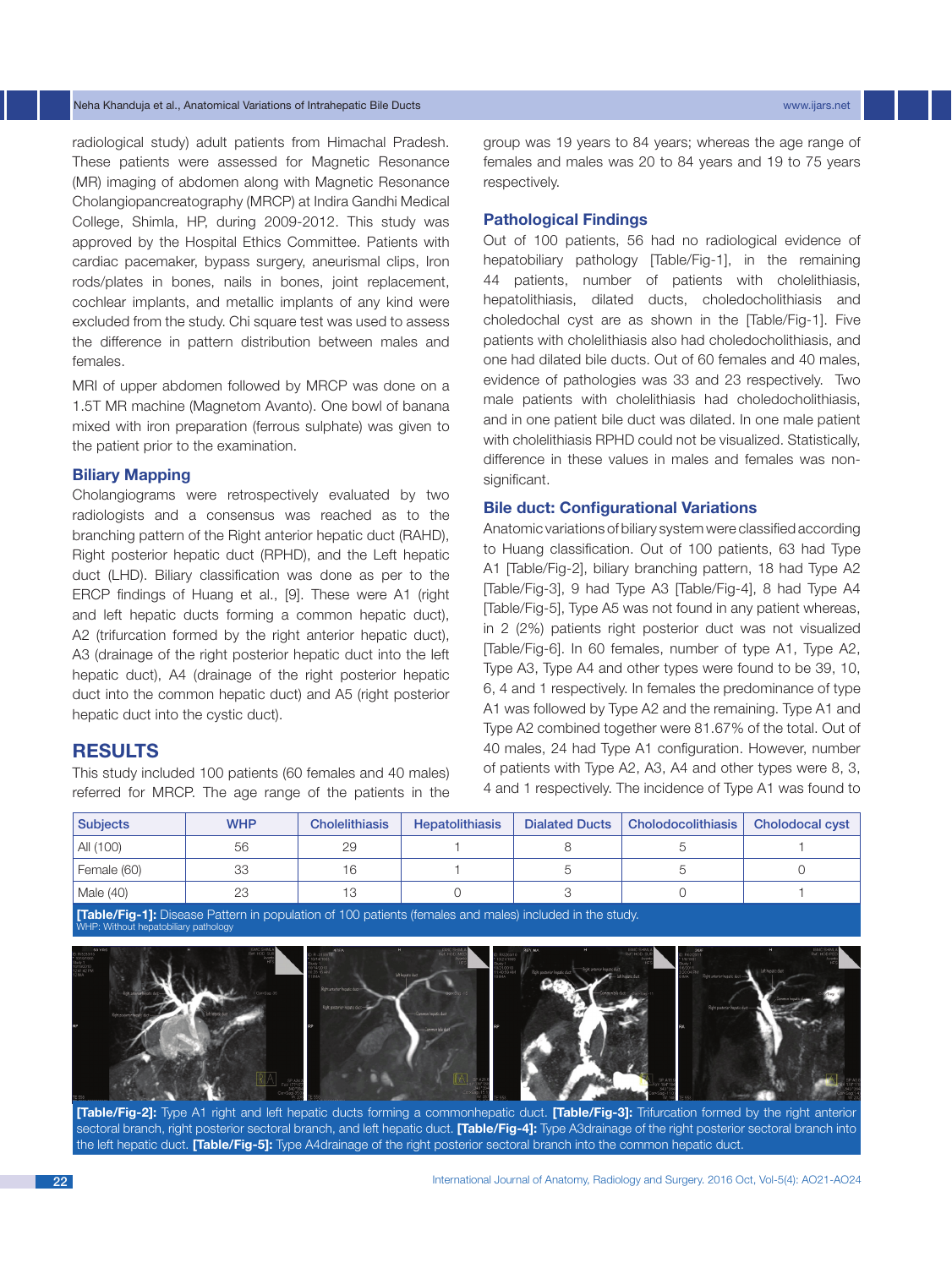| <b>Subjects</b> | <b>Type</b><br>A1 | Type<br>A2        | <b>Type</b><br>A <sub>3</sub> | <b>Type</b><br>A <sub>4</sub> | <b>Type</b><br>A5 | <b>Others</b> |
|-----------------|-------------------|-------------------|-------------------------------|-------------------------------|-------------------|---------------|
| All (100)       | 63                | 18                | 9                             | 8                             | 0                 | 2             |
| Female<br>(60)  | 39<br>(65%)       | 10<br>$(16.66\%)$ | $6(10\%)$                     | (6.67%)                       | 0                 | 1(1.67%)      |
| Male $(40)^*$   | 24<br>(60%)       | 8 (20%)           | 3<br>(7.5%)                   | $4(10\%)$                     | 0                 | 1(2.5%)       |

**[Table/Fig-6]:** Prevalence of different types of biliary patterns in all the subjects included in the study. \*p< 0.05 in comparison to female group

| <b>Subjects</b>                                                      | <b>Type</b><br>A1 | <b>Type</b><br>A2                      | <b>Type</b><br>A <sub>3</sub> | <b>Type</b><br>A4 | <b>Type</b><br>A <sub>5</sub> | <b>Others</b> |  |
|----------------------------------------------------------------------|-------------------|----------------------------------------|-------------------------------|-------------------|-------------------------------|---------------|--|
| All<br>(56)                                                          | 34<br>(60.7%)     | 8<br>$(14.3\%)$                        | (12.5%)                       | 6<br>$(10.7\%)$   | $\Omega$                      | $1(1.8\%)$    |  |
| Female<br>(33)                                                       | 21<br>(63.6%)     | 4<br>$(12.1\%)$                        | 5<br>(15.2%)                  | 2<br>$(6.1\%)$    | 0                             | 1(3%)         |  |
| Male<br>$(23)^*$                                                     | 13                | 4<br>$(56.5\%)^*$ (17.4%) <sup>*</sup> | $(8.7\%)^*$                   | 4<br>$(17.4\%)^*$ | Ω                             | Ω             |  |
| <b>[Table/Fig-7]:</b> Configurational variation in females and males |                   |                                        |                               |                   |                               |               |  |

without any hepatobiliary pathology. p< 0.05 in comparison to the same type configuration in female group

be 60.0% followed by 20% Type A2, 7.5% Type A3 and 10% Type A4. Whereas, the prevalence of other types in terms of percentage was quite low. Type A1and Type A2 combined together constituted 80%.

Fifty six patients without any hepatobiliary pathology were subdivided into females and males to find the deviation, if any, in configuration due to sex [Table/Fig-7]. Percentage of females having Type A1, Type A2, Type A3, Type A4 and other types were 63.6%, 12.1%, 15.2%, 6.1% and 3% respectively. Whereas, percentage of males having Type A1, Type A2, Type A3 and Type A4 were 56.5%, 17.4%, 8.7% and 17.4%.

# **Discussion**

Like in our study, Type A1 [Table/Fig-2] predominance was also encountered in many other races [10-13]. In Chinese and Japanese, Huang type A1 pattern is the predominant type (63–73%) followed by type A2 predominance in Chinese whereas type A3 is predominance in Japanese [3]. The only exception was for Germans, however, the number of subjects in that study were quite low ( $n = 18$ ) [6]. The frequency of type A1 variation is very similar in North Americans (57%) and in Anatolian Caucasian population (55%) [12]. In another study this observation was not changed when taking intraoperative findings of 29 donors into account [3]. This anatomical similarity adds to the ones that are known to exist between Anatolian Caucasians and white North Americans [14]. Like in other reports, in our study on adult population of North India, the frequency of variation of type A1 was found to be 63% in 100 subjects.

#### www.ijars.net Neha Khanduja et al., Anatomical Variations of Intrahepatic Bile Ducts

Earlier study in the literature has reported approximately 6% incidence of accessory hepatic ducts [8]. However, in the present study these hepatic ducts have not been found in any patients. These might be present as a solitary finding or in conjunction with other types of IHBD variations [6,15,16]. Though one may overlook the variations in accessory bile duct, but these ducts are important in surgical procedures to avoid serious complications due to biloma and bile leaks [17].

Incidence of A5 configuration has been found to be 1-2% [9,16,18,19] with the only exception for Germans where the frequency was 28% [6]. However, Hamlin reported that in his experience, an anomalous right hepatic duct emptying into the CHD or cystic duct was the most common biliary anomaly [20]. In contrast, in our study we did not encounter this type of variant. It is crucial that in laparoscopic cholecystectomy, this variation is recognized: ligation or resection of an aberrant duct will lead to complications, such as biloma, biliary cirrhosis, or bile leakage [15].

However, these data may be more representative of the general population than data from intraoperative cholangiograms obtained in carefully-selected liver donors. The risk of developing biliary complications is 5.9 times higher if the biliary anatomy was of any type other than A1, further when allowed by the anatomy of the right hepatic duct in the donor, obtaining only one biliary orifice for the anastomosis in the graft seems to be an important factor in reducing the incidence of complications. It has been reported that recipients (10 out of 14) who had two or more anastomosis had a complication [21]. It is therefore always advisable to have accurate preoperative imaging for trouble free intraoperative planning [22-24].

# **Conclusion**

The branching patterns of typical and atypical patterns differed in male and female subjects, particularly of A5 in subjects without any hepatobiliary pathology. This seems to be crucial for surgical managements of hepatobiliary system. However, more studies on greater number of patients and on patients from different regions are required to establish this finding in general.

## **References**

- [1] Sin YL, Kuang TP, Sung YC, Ming YH, et al. Common and rare variants of the biliary tree: magnetic resonance cholangiographic findings and clinical implications. *J Radiol Sci*. 2012; 37:59-67.
- [2] Puente SG, Bannura GC. Radiological anatomy of the biliary tract: variations and congenital abnormalities. *World J Surg*. 1983; 7:271-76.
- [3] Karakas HM, Celik T, Alicioglu B. Bile duct anatomy of the Anatolian Caucasian population: Huang classification revisited. *Surg Radiol Anat*. 2008; 30:539– 45.